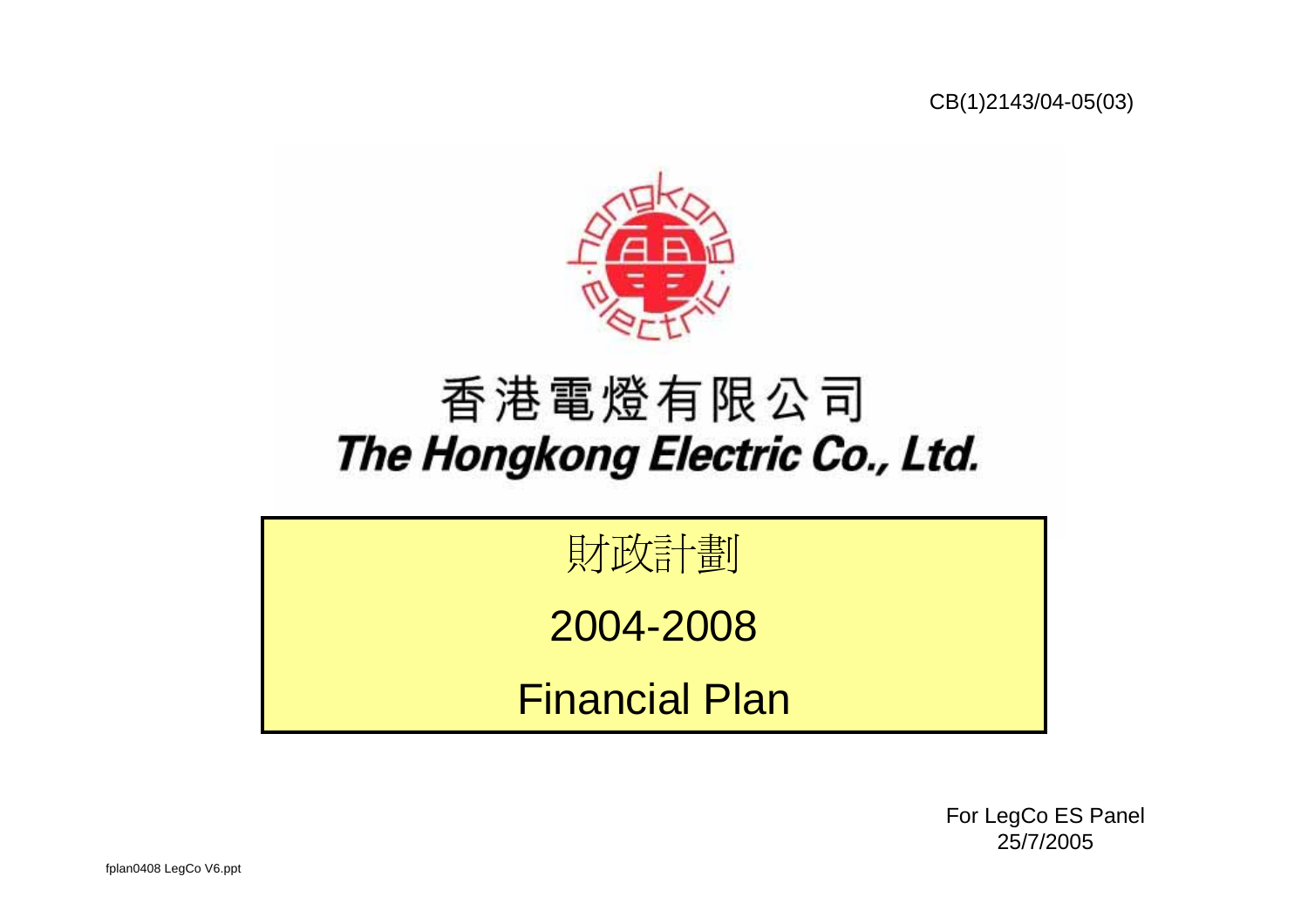## 五年內投資約港幣一百二十億元 Invest around HK\$12 billion in 5 years

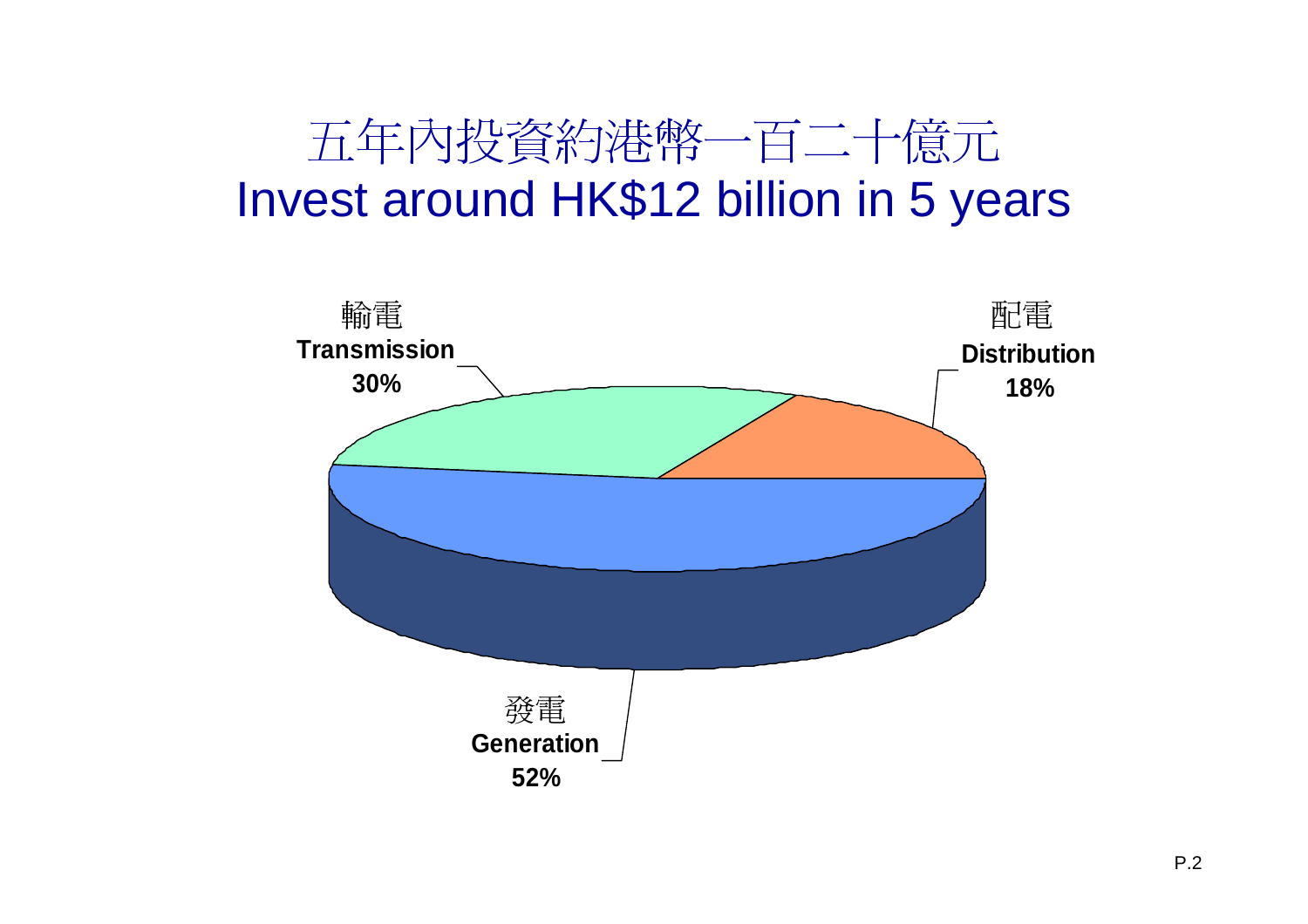#### 十分務實的投資計劃 A Very Prudent Investment Plan

- •每 年資本開支平均為 港幣24億元,遠較上 一個財務計劃(每 年 港幣30億元)為低
- $\bullet$  約四成用以完成上一 財務計劃所批准之工 程
- •不包括2008 年後應付 需求增長之工程
- • Average capital expenditure of \$2.4B per year is much less than \$3.0B per year in the previous Plan
- • 40% expenditure for completing projects approved in the previous Plan
- • This Plan excludes projects to meet load growth after 2008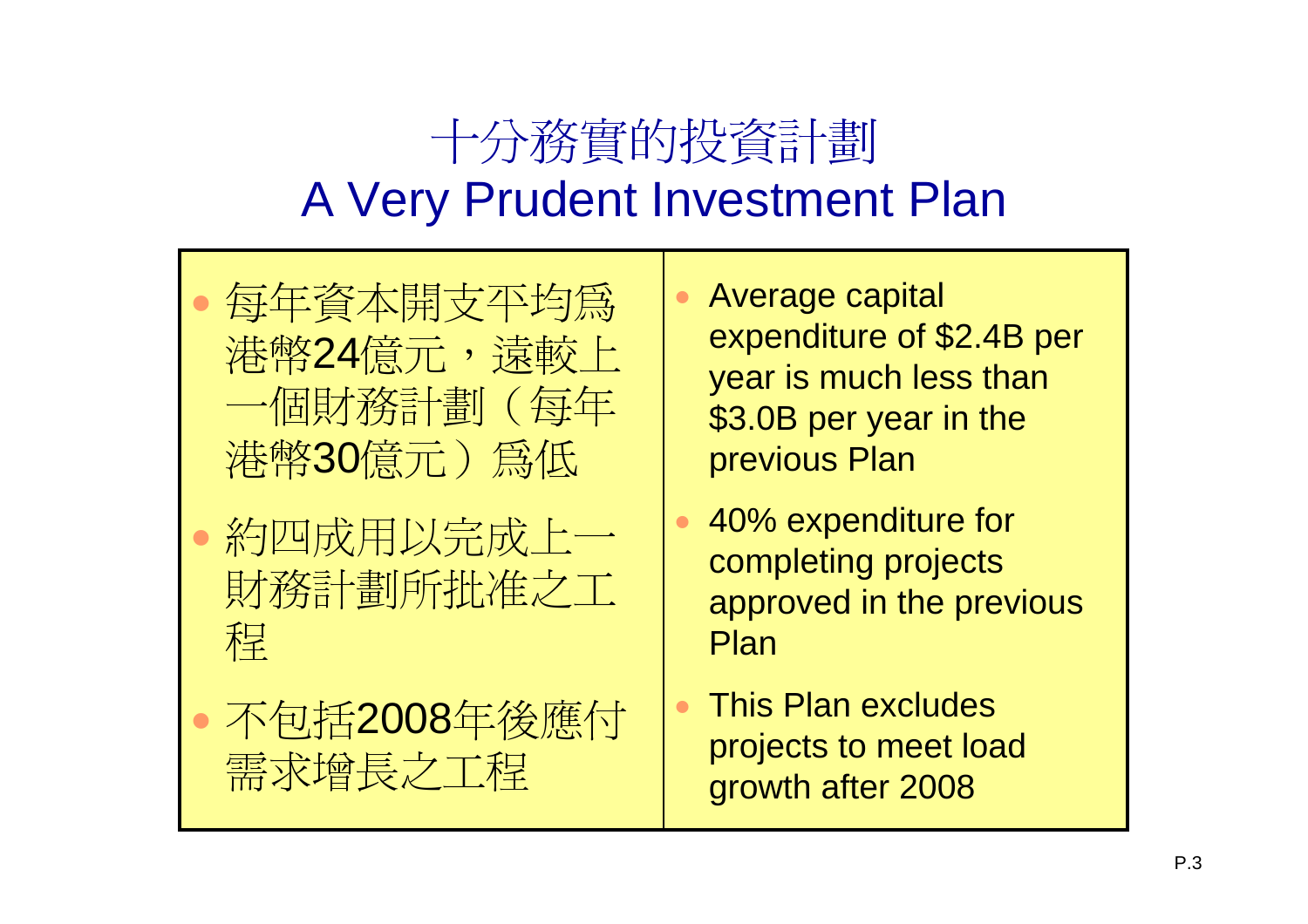#### 主要環保項目 Major Environmental Initiatives

# Sherizhen Cheng Tou Jian Pipeline

• 加裝700兆瓦煙氣脫硫裝置及 低氮氧化物燃燒器 Retrofit 700MW flue gas desulphurization plants and low NOx burners



• 南丫島大嶺安裝容量 0.8兆瓦風力發電機組 0.8MW wind turbine at Tai Ling, Lamma Island



• 由深圳為南丫第9號燃氣聯 合循環機組引入天然氣以減 少燃煤消耗

Natural gas from Shenzhen for Lamma gas combined cycle Unit 9 to reduce coal consumption

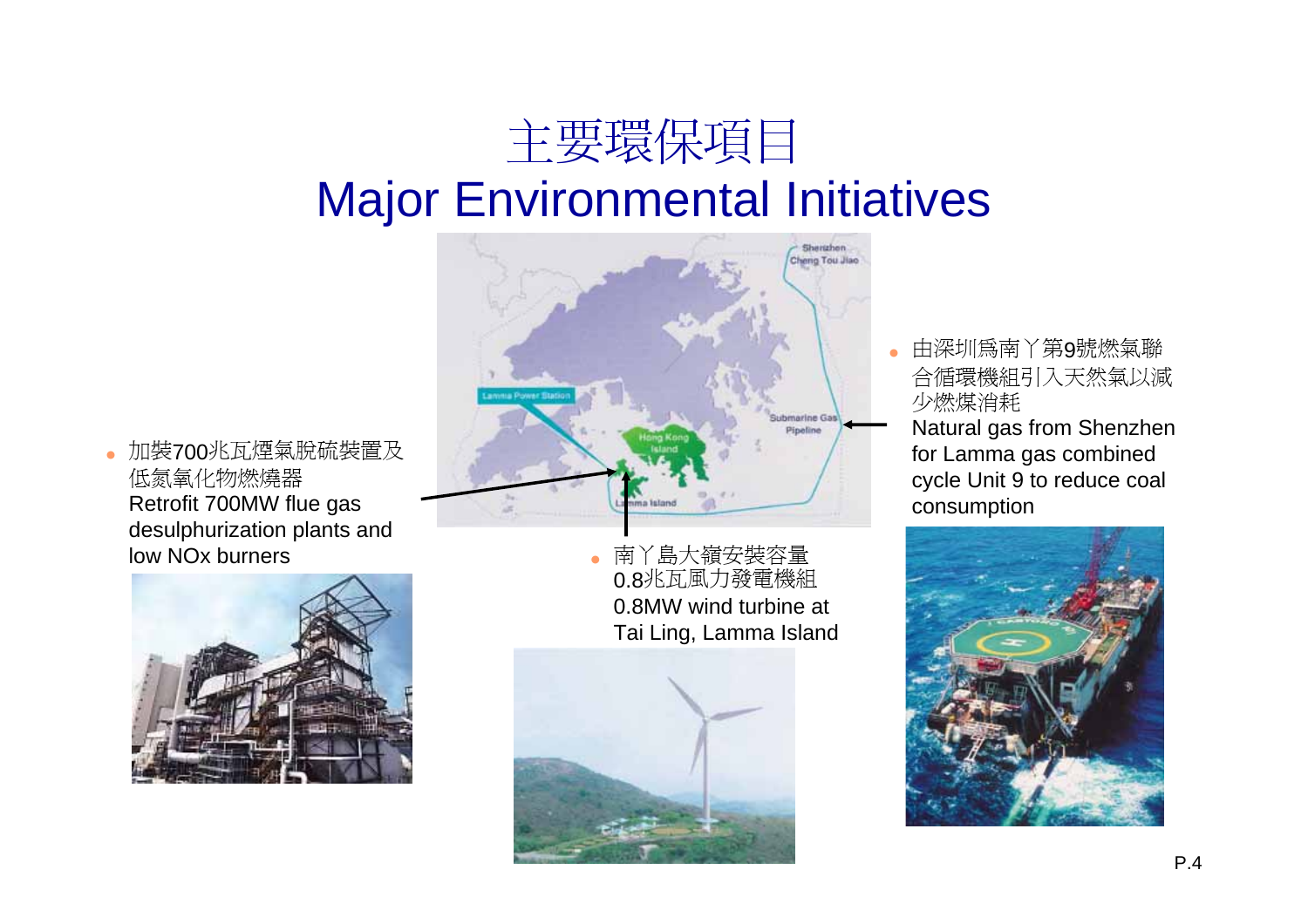## 大幅減少排放量

#### Significant Reduction in Air Emission

| 工程項目                         | 二氧化硫<br>SO <sub>2</sub><br>(MT) | 氮氧化物<br>$NO_{x}$<br>(MT) | 懸浮粒子<br><b>Particulates</b><br>(MT) | Projects                                                                              |
|------------------------------|---------------------------------|--------------------------|-------------------------------------|---------------------------------------------------------------------------------------|
| 300兆瓦級燃氣<br>聯合循環機組           | $-8,500$                        | $-3,500$                 | $-500$                              | 300MW class gas<br>combined cycle<br>unit                                             |
| 700兆瓦煙氣脫<br>硫裝置及低氮氧<br>化物燃燒器 | $-10,500$                       | $-3,700$                 | $-200$                              | 700MW flue gas<br>desulphurization<br>plants and low<br><b>NO<sub>x</sub></b> burners |
| 0.8兆瓦風力發電<br>機組              | $-2.8$                          | $-1.4$                   | $-0.1$                              | 0.8MW wind<br>turbine                                                                 |
| 合共                           | $-19,000$<br>$(-53%)^*$         | $-7,200$<br>$(-44%)^*$   | $-700$<br>$(-37%)^*$                | <b>Total</b>                                                                          |

\* 比對2004年排放量 Comparing with emission level in 2004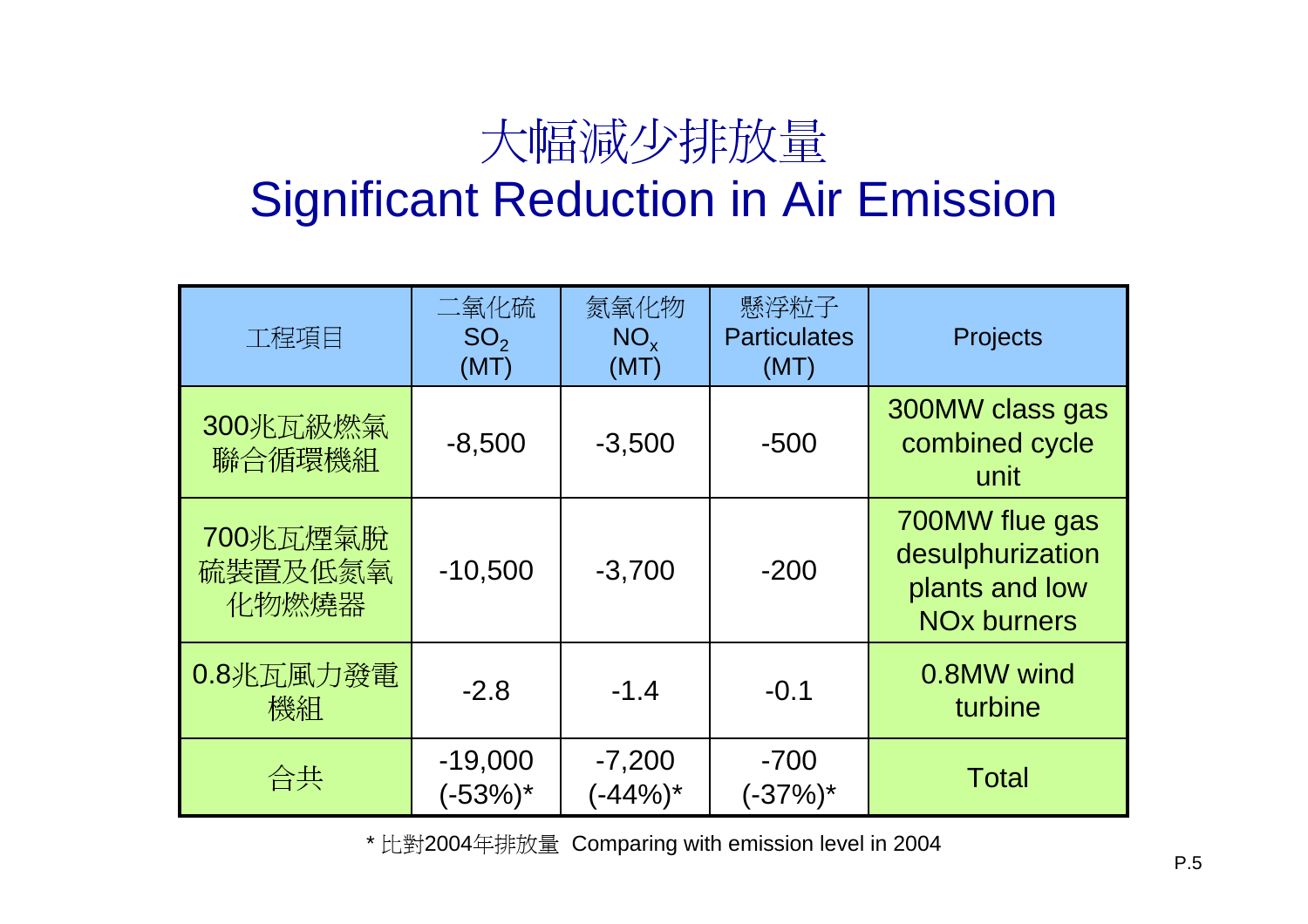#### 持續減少排放 Emission Reduction Potentials

•

•於2010年後,超逾 九成的發電將來自 燃氣機組和配備有 煙氣脫 硫裝置 (FGD)及低氯氧 化物燃燒器(LNB) 的燃煤機組  $\bullet$ 

 會與政府繼續磋商 減少排放的問題

 After 2010, over 90% of electricity will be generated by gas-fired unit and coal-fired units equipped with flue gas desulphurisation plant (FGD) and low  $\mathsf{NO}_\mathsf{x}$ burner (LNB)

 $\bullet$  Will continue to discuss with Government on the issue of emission reduction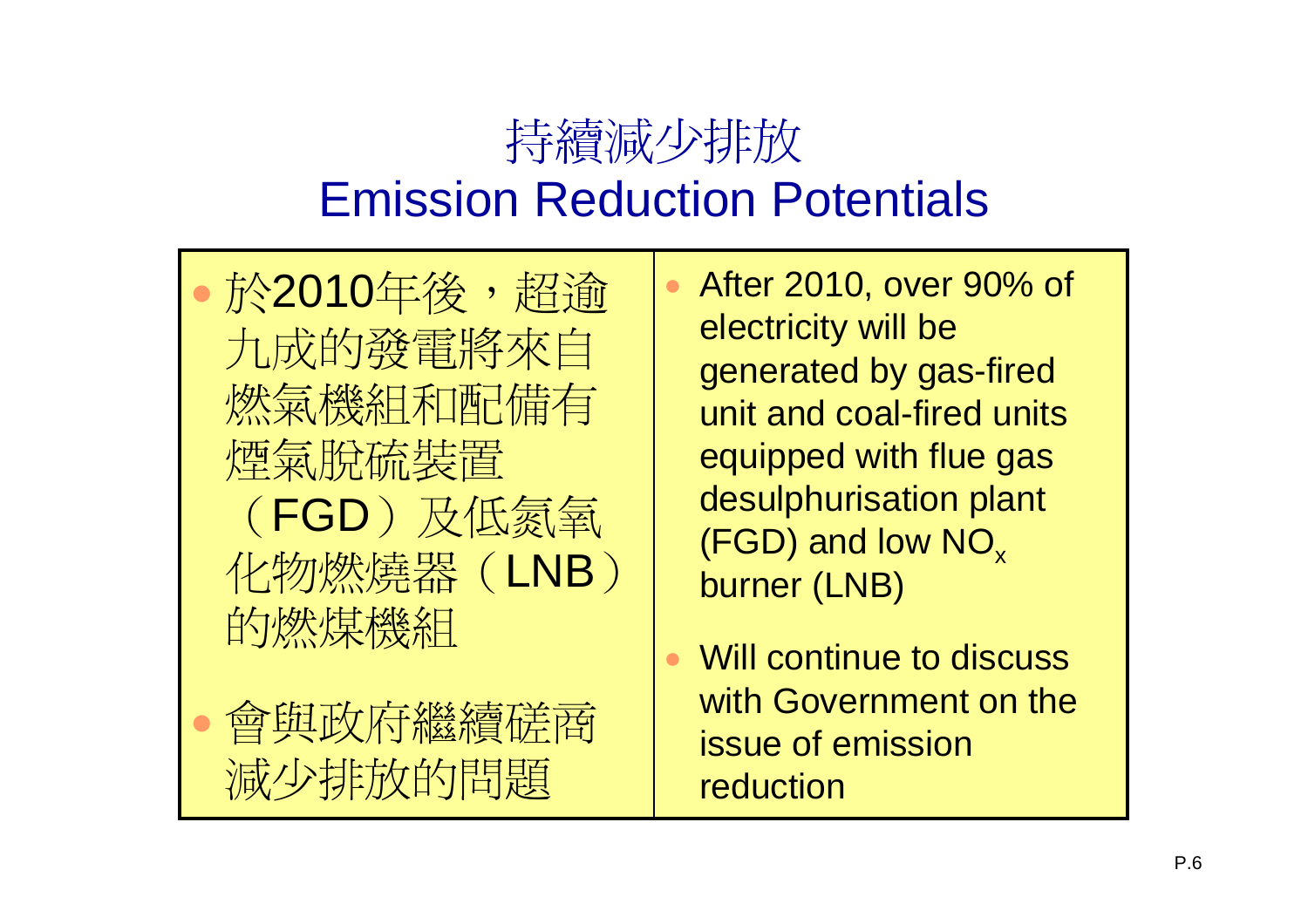#### 售電 量持續增長 Continuous Growth in Sales

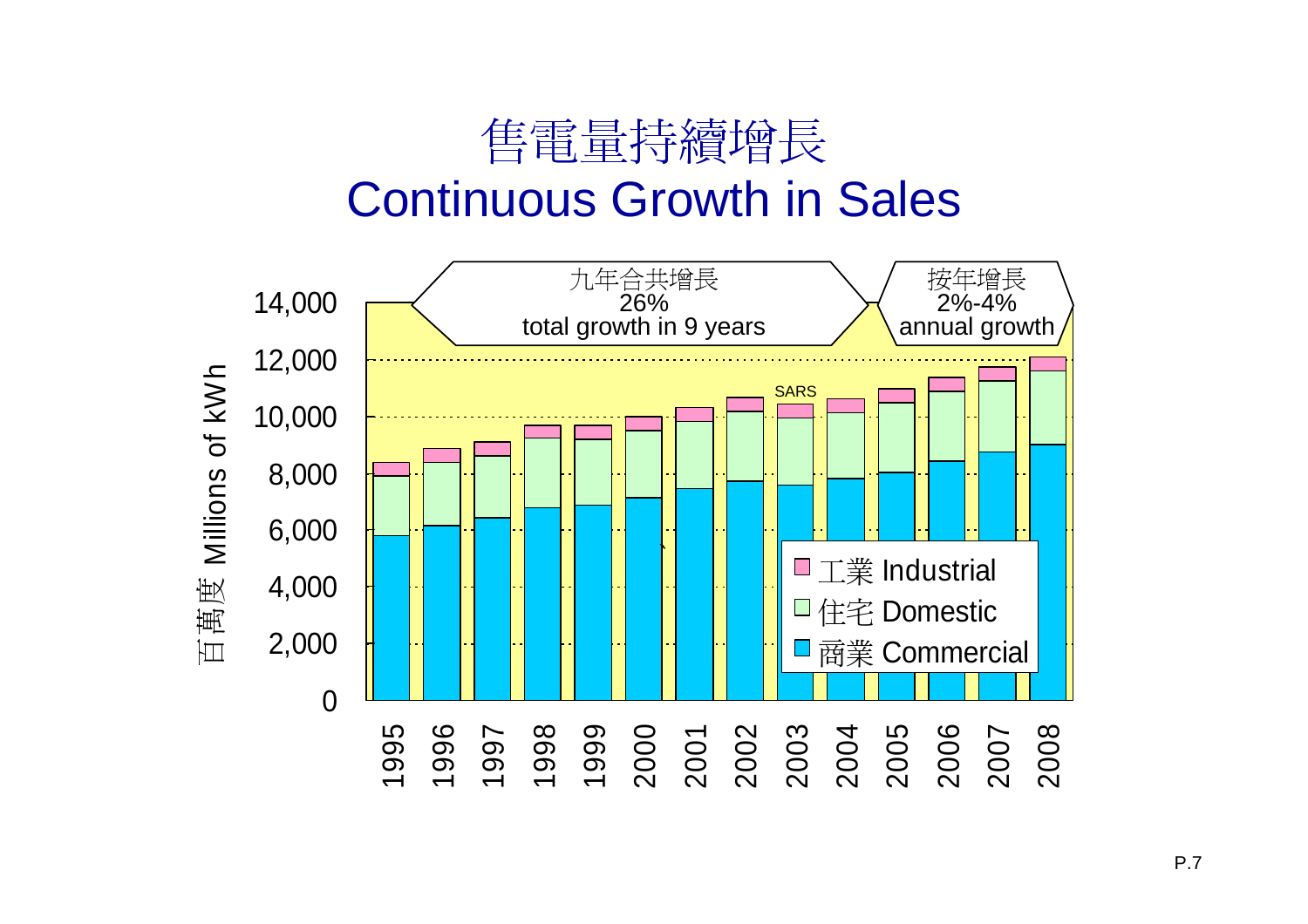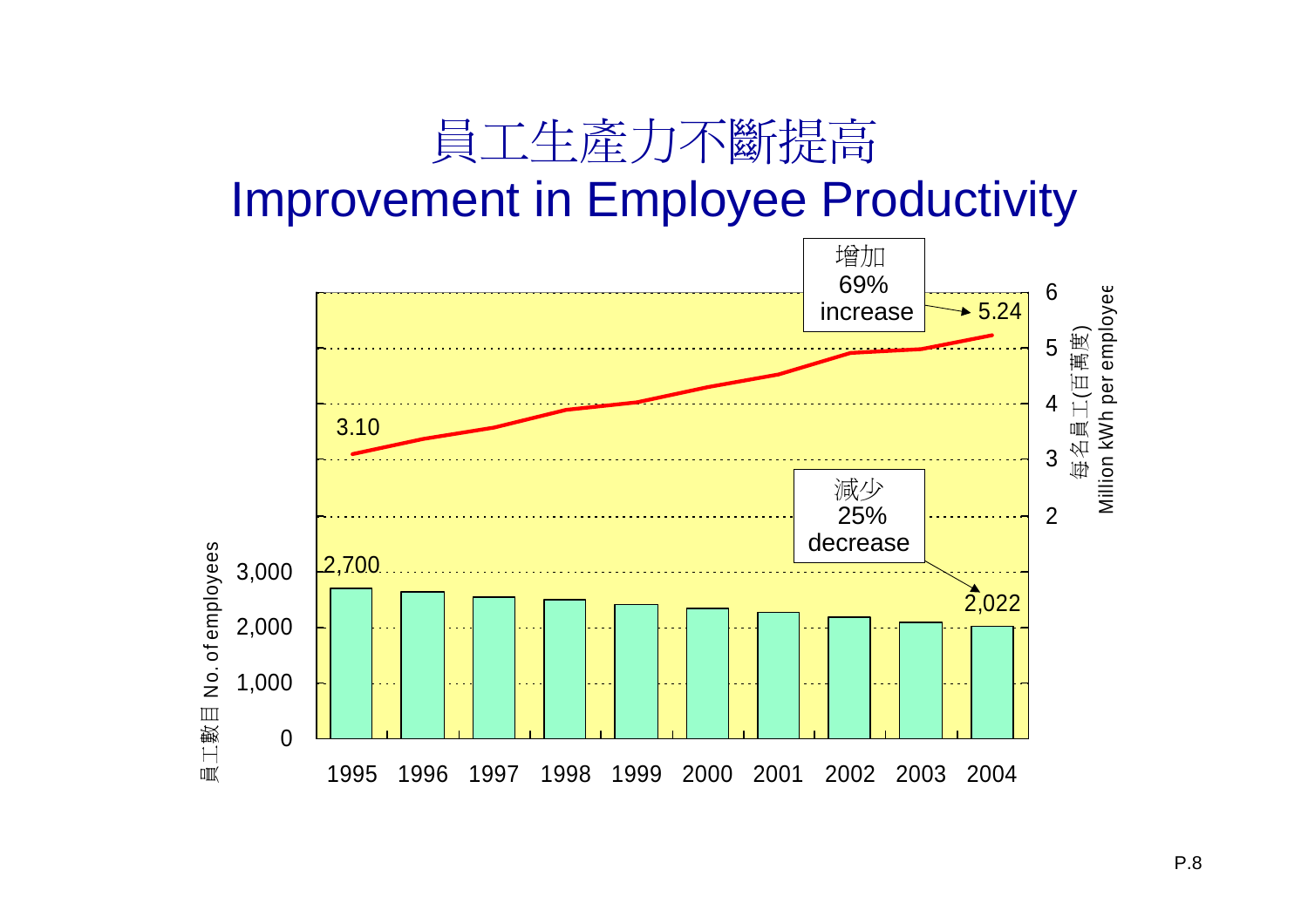# 優質顧客服務

#### Excellent Customer Services

- •香港需要世界級客戶服務
- • 港燈一直達到十八個優質服務標 準
- • Hong Kong deserves world class services standards
- • HEC have consistently achieved the 18 Customer Services Standards

| 優質服務標準                         |                                            |         |
|--------------------------------|--------------------------------------------|---------|
| 服務種類                           | 2004年優賞服務標準                                | 2004年成積 |
| 電力供應                           |                                            |         |
| • 電力供應可靠程度                     | 超過99.998%                                  | 99.999% |
| • 預先涌知暫停供雷平均涌知時間               | 7天前                                        | 16.41天前 |
| •雷力中斷後平均恢復雷力時間                 | 兩小時內                                       | 1小時22分鐘 |
| • 雷能質量查詢的現場調査                  | 3個工作天內                                     | 達到標準    |
| 電力接駁                           |                                            |         |
| • 接駁電源                         |                                            |         |
| - 毌須驗線                         | 下一個工作天內                                    | 達到標準    |
| - 驗線合格後安裝雷表                    | 即時                                         | 達到標準    |
| • 接駁電源驗線的預約服務                  | 兩個工作天內的1½小時時段                              | 達到標準    |
| • 清繳渝期雷費後重新接駁雷力                | 收到繳費後當日                                    | 達到標準    |
| 電力賬戶及電表                        |                                            |         |
| • 因應客戶要求終止電力賬戶                 | 兩個工作天內                                     | 達到標準    |
| • 客戶辦妥所有授權手續及取消賬戶後,以支<br>票退回按金 | 5個工作天內                                     | 達到標準    |
| • 申請提供特別讀表服務                   | 下一個工作天內                                    | 達到標準    |
| • 收到審核中心確認後,處理有關電費優惠計<br>劃的申請  | 兩個工作天內                                     | 達到標準    |
| ・雷表測試                          | 標準實驗室的計量準確程度獲<br>「香港實驗所認可計劃」認可<br>,追溯至國際標準 | 達到標準    |
| 客戶杳詢及繳費                        |                                            |         |
| • 客戶中心櫃位服務平均等候時間               | 少於3½分鐘                                     | 2.3分鐘   |
| • 中客戶服務代表接聽雷話杳詢平均等候時間          | 少於9秒                                       | 8.7秒    |
| • 回覆有關賬戶的書面杳詢                  | 接獲查詢後7個工作天內                                | 達到標準    |
| • 耗電量查詢的現場調査                   | 3個工作天內                                     | 達到標準    |
| 緊急召援                           |                                            |         |
| • 致電客戶緊急服務中心平均等候時間             | 少於9秒                                       | 3秒      |
| • 回應市區內緊急召援之平均到達現場時間           | 少於28分鐘                                     | 19分鐘    |

| 服務種類 |                | 2004年優質服務標準 | 2004年成積 |
|------|----------------|-------------|---------|
| 電力供應 |                |             |         |
|      | 電力供應可靠程度       | 超過99.998%   | 99.999% |
|      | 預先通知暫停供電平均通知時間 | 7天前         | 16.41天前 |
|      | 電力中斷後平均恢復電力時間  | 兩小時內        | 1小時22分鐘 |



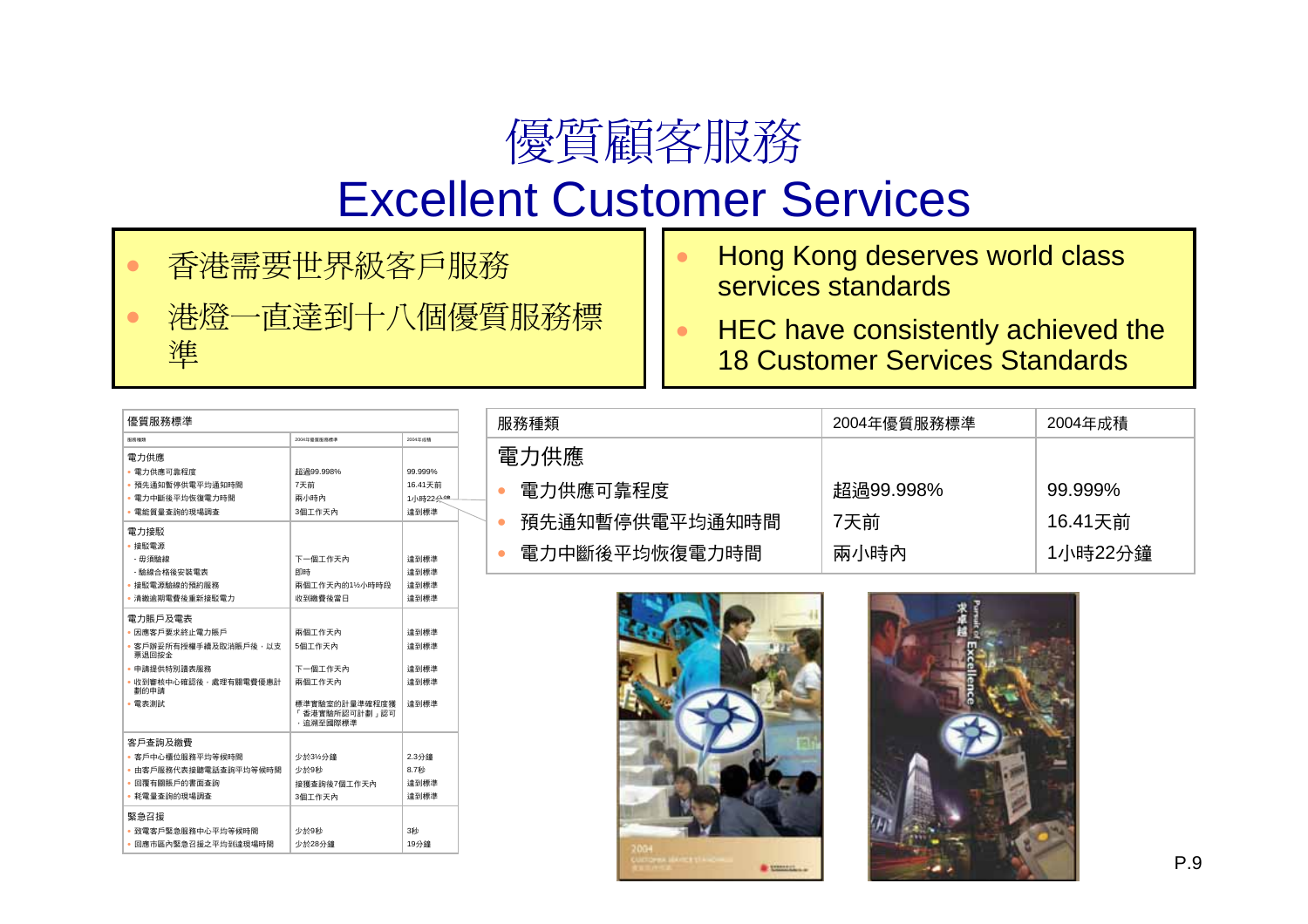# 財務計劃摘要 Highlight of Financial Plan

- $\bullet$ 投資約港幣一百二十億 元
- 大幅減少二氧化硫、氮 氧化物、及懸浮粒子的 排放
- $\bullet$ 安裝L9以應付需求增長
- • 保持可靠供電及優質服 務
- • Around HK\$12 billion investment
- $\bullet$  Significant reduction in the emission of  $SO<sub>2</sub>$ , NO $_\mathrm{\mathsf{x}}$  and particulates
- $\bullet$  Installation of L9 to meet demand growth
- $\bullet$  Reliable supply & excellent services to continue